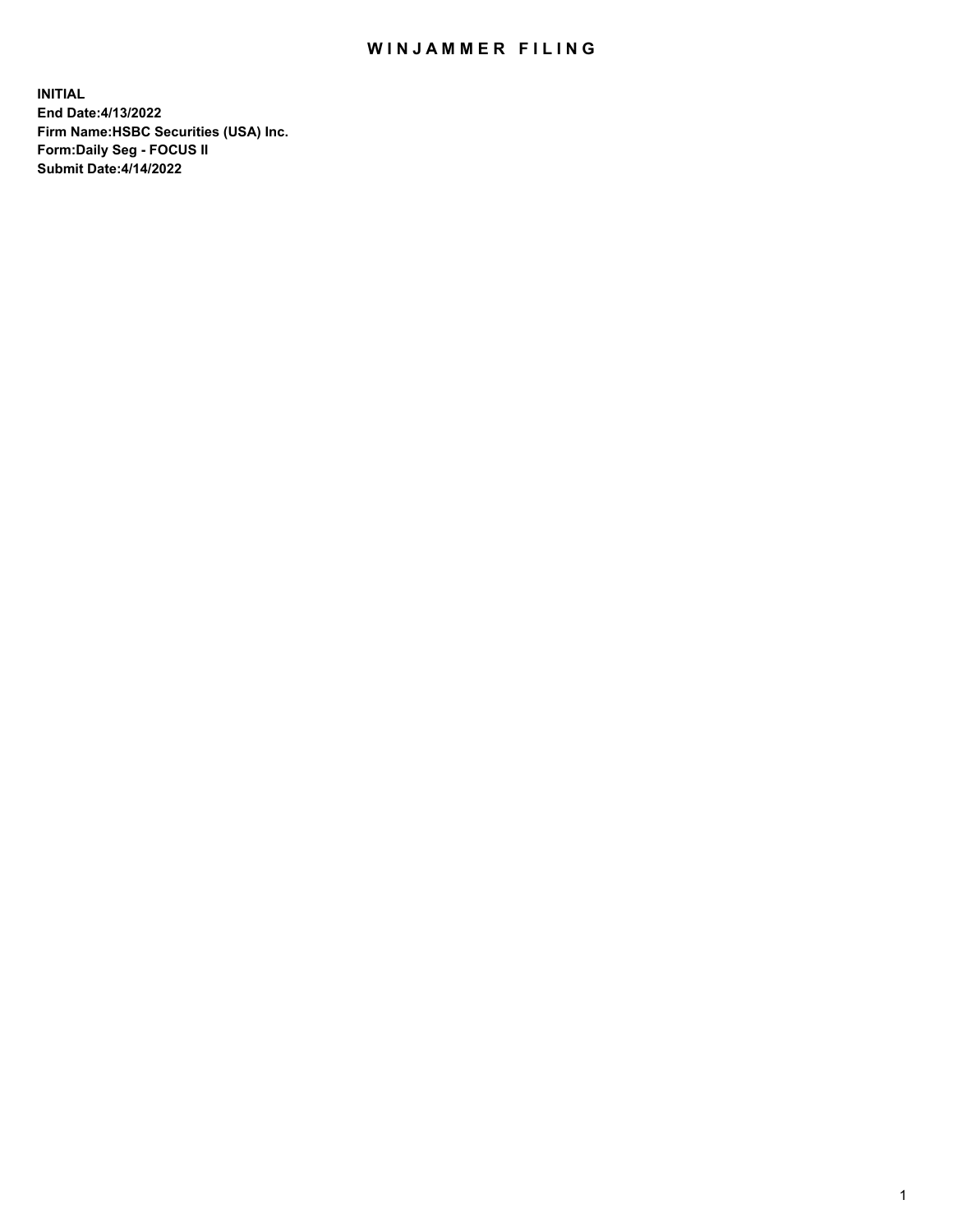**INITIAL End Date:4/13/2022 Firm Name:HSBC Securities (USA) Inc. Form:Daily Seg - FOCUS II Submit Date:4/14/2022 Daily Segregation - Cover Page**

| Name of Company                                                                                                                                                                                                                                                                                                                | <b>HSBC Securities (USA) Inc.</b>                          |
|--------------------------------------------------------------------------------------------------------------------------------------------------------------------------------------------------------------------------------------------------------------------------------------------------------------------------------|------------------------------------------------------------|
| <b>Contact Name</b>                                                                                                                                                                                                                                                                                                            | <b>Michael Vacca</b>                                       |
| <b>Contact Phone Number</b>                                                                                                                                                                                                                                                                                                    | 212-525-7951                                               |
| <b>Contact Email Address</b>                                                                                                                                                                                                                                                                                                   | michael.vacca@us.hsbc.com                                  |
| FCM's Customer Segregated Funds Residual Interest Target (choose one):<br>a. Minimum dollar amount: ; or<br>b. Minimum percentage of customer segregated funds required:%; or<br>c. Dollar amount range between: and; or<br>d. Percentage range of customer segregated funds required between: % and %.                        | 132,000,000<br><u>0</u><br>00<br>0 <sub>0</sub>            |
| FCM's Customer Secured Amount Funds Residual Interest Target (choose one):<br>a. Minimum dollar amount: ; or<br>b. Minimum percentage of customer secured funds required:%; or<br>c. Dollar amount range between: and; or<br>d. Percentage range of customer secured funds required between: % and %.                          | 15,000,000<br><u>0</u><br>0 <sub>0</sub><br>0 <sub>0</sub> |
| FCM's Cleared Swaps Customer Collateral Residual Interest Target (choose one):<br>a. Minimum dollar amount: ; or<br>b. Minimum percentage of cleared swaps customer collateral required:% ; or<br>c. Dollar amount range between: and; or<br>d. Percentage range of cleared swaps customer collateral required between:% and%. | 83,000,000<br><u>0</u><br><u>00</u><br>00                  |

Attach supporting documents CH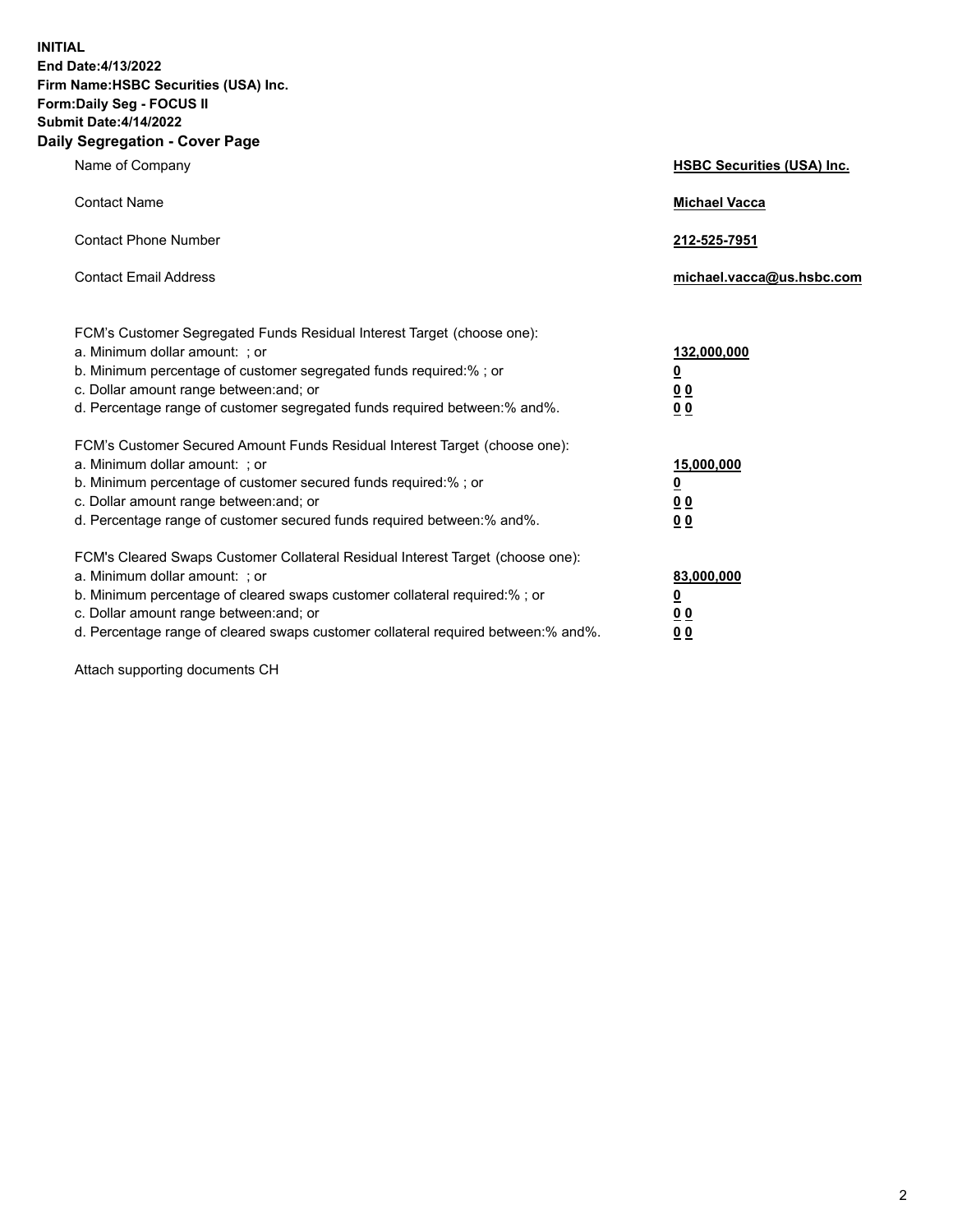**INITIAL End Date:4/13/2022 Firm Name:HSBC Securities (USA) Inc. Form:Daily Seg - FOCUS II Submit Date:4/14/2022 Daily Segregation - Secured Amounts**

Foreign Futures and Foreign Options Secured Amounts Amount required to be set aside pursuant to law, rule or regulation of a foreign government or a rule of a self-regulatory organization authorized thereunder **0** [7305] 1. Net ledger balance - Foreign Futures and Foreign Option Trading - All Customers A. Cash **93,343,126** [7315] B. Securities (at market) **51,982,159** [7317] 2. Net unrealized profit (loss) in open futures contracts traded on a foreign board of trade **13,963,177** [7325] 3. Exchange traded options a. Market value of open option contracts purchased on a foreign board of trade **0** [7335] b. Market value of open contracts granted (sold) on a foreign board of trade **0** [7337] 4. Net equity (deficit) (add lines 1. 2. and 3.) **159,288,462** [7345] 5. Account liquidating to a deficit and account with a debit balances - gross amount **4,689,743** [7351] Less: amount offset by customer owned securities **-4,680,359** [7352] **9,384** [7354] 6. Amount required to be set aside as the secured amount - Net Liquidating Equity Method (add lines 4 and 5) **159,297,846** [7355] 7. Greater of amount required to be set aside pursuant to foreign jurisdiction (above) or line 6. **159,297,846** [7360] FUNDS DEPOSITED IN SEPARATE REGULATION 30.7 ACCOUNTS 1. Cash in banks A. Banks located in the United States **11,608,971** [7500] B. Other banks qualified under Regulation 30.7 **0** [7520] **11,608,971** [7530] 2. Securities A. In safekeeping with banks located in the United States **51,982,159** [7540] B. In safekeeping with other banks qualified under Regulation 30.7 **0** [7560] **51,982,159** [7570] 3. Equities with registered futures commission merchants A. Cash **0** [7580] B. Securities **0** [7590] C. Unrealized gain (loss) on open futures contracts **0** [7600] D. Value of long option contracts **0** [7610] E. Value of short option contracts **0** [7615] **0** [7620] 4. Amounts held by clearing organizations of foreign boards of trade A. Cash **0** [7640] B. Securities **0** [7650] C. Amount due to (from) clearing organization - daily variation **0** [7660] D. Value of long option contracts **0** [7670] E. Value of short option contracts **0** [7675] **0** [7680] 5. Amounts held by members of foreign boards of trade A. Cash **127,048,005** [7700] B. Securities **0** [7710] C. Unrealized gain (loss) on open futures contracts **13,963,177** [7720] D. Value of long option contracts **0** [7730] E. Value of short option contracts **0** [7735] **141,011,182** [7740] 6. Amounts with other depositories designated by a foreign board of trade **0** [7760] 7. Segregated funds on hand **0** [7765] 8. Total funds in separate section 30.7 accounts **204,602,312** [7770] 9. Excess (deficiency) Set Aside for Secured Amount (subtract line 7 Secured Statement Page 1 from Line 8) **45,304,466** [7380] 10. Management Target Amount for Excess funds in separate section 30.7 accounts **15,000,000** [7780] 11. Excess (deficiency) funds in separate 30.7 accounts over (under) Management Target **30,304,466** [7785]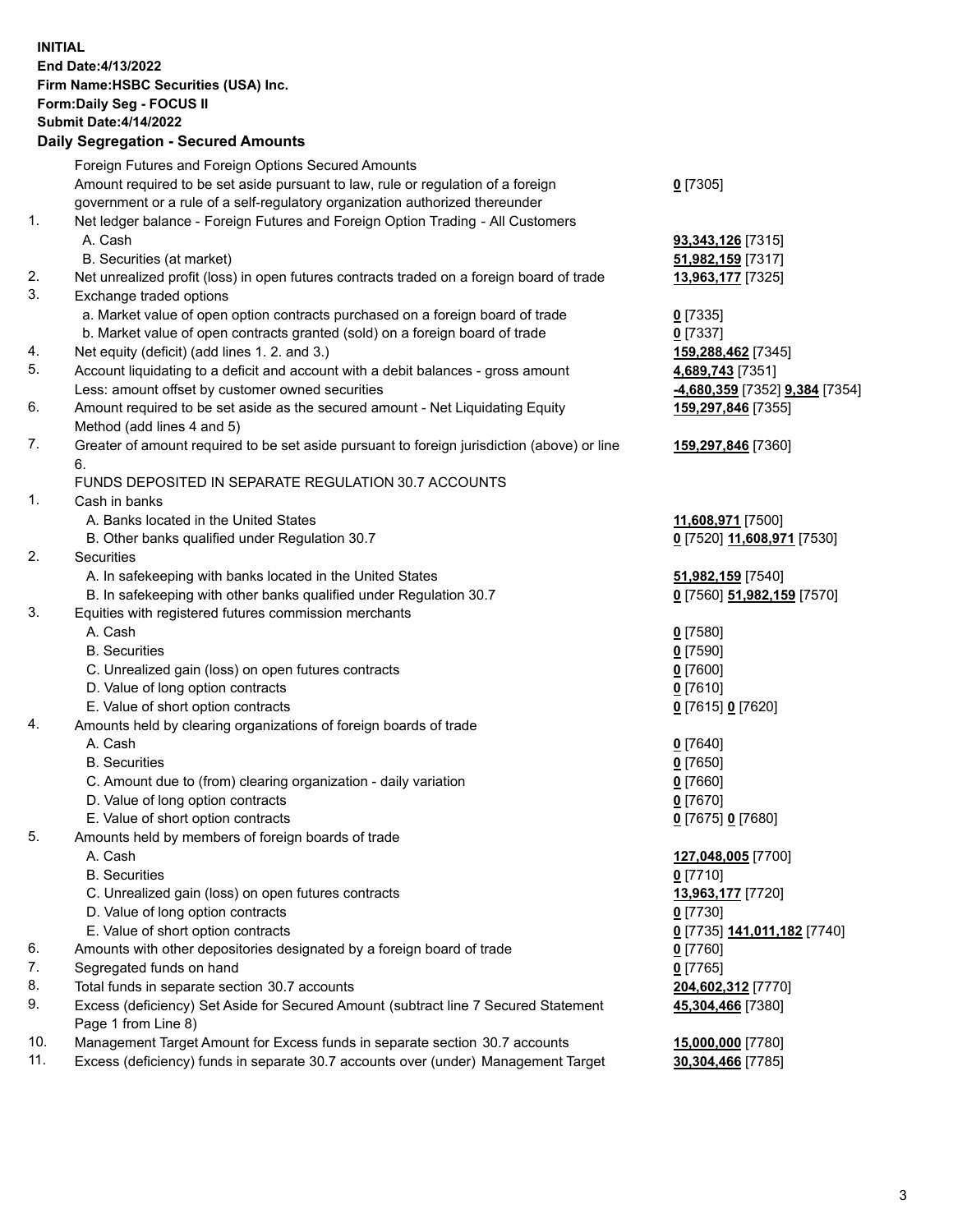**INITIAL End Date:4/13/2022 Firm Name:HSBC Securities (USA) Inc. Form:Daily Seg - FOCUS II Submit Date:4/14/2022 Daily Segregation - Segregation Statement** SEGREGATION REQUIREMENTS(Section 4d(2) of the CEAct) 1. Net ledger balance A. Cash **3,052,020,601** [7010] B. Securities (at market) **1,170,170,978** [7020] 2. Net unrealized profit (loss) in open futures contracts traded on a contract market **-389,137,045** [7030] 3. Exchange traded options A. Add market value of open option contracts purchased on a contract market **4,016,487,581** [7032] B. Deduct market value of open option contracts granted (sold) on a contract market **-868,130,648** [7033] 4. Net equity (deficit) (add lines 1, 2 and 3) **6,981,411,467** [7040] 5. Accounts liquidating to a deficit and accounts with debit balances - gross amount **54,461,500** [7045] Less: amount offset by customer securities **-53,040,091** [7047] **1,421,409** [7050] 6. Amount required to be segregated (add lines 4 and 5) **6,982,832,876** [7060] FUNDS IN SEGREGATED ACCOUNTS 7. Deposited in segregated funds bank accounts A. Cash **8,221,637** [7070] B. Securities representing investments of customers' funds (at market) **0** [7080] C. Securities held for particular customers or option customers in lieu of cash (at market) **257,795,797** [7090] 8. Margins on deposit with derivatives clearing organizations of contract markets A. Cash **2,505,815,650** [7100] B. Securities representing investments of customers' funds (at market) **174,291,569** [7110] C. Securities held for particular customers or option customers in lieu of cash (at market) **834,452,355** [7120] 9. Net settlement from (to) derivatives clearing organizations of contract markets **117,784,095** [7130] 10. Exchange traded options A. Value of open long option contracts **4,016,487,581** [7132] B. Value of open short option contracts **-868,130,648** [7133] 11. Net equities with other FCMs A. Net liquidating equity **253,101** [7140] B. Securities representing investments of customers' funds (at market) **0** [7160] C. Securities held for particular customers or option customers in lieu of cash (at market) **22,945,312** [7170] 12. Segregated funds on hand **54,977,514** [7150] 13. Total amount in segregation (add lines 7 through 12) **7,124,893,963** [7180] 14. Excess (deficiency) funds in segregation (subtract line 6 from line 13) **142,061,087** [7190] 15. Management Target Amount for Excess funds in segregation **132,000,000** [7194]

16. Excess (deficiency) funds in segregation over (under) Management Target Amount Excess

**10,061,087** [7198]